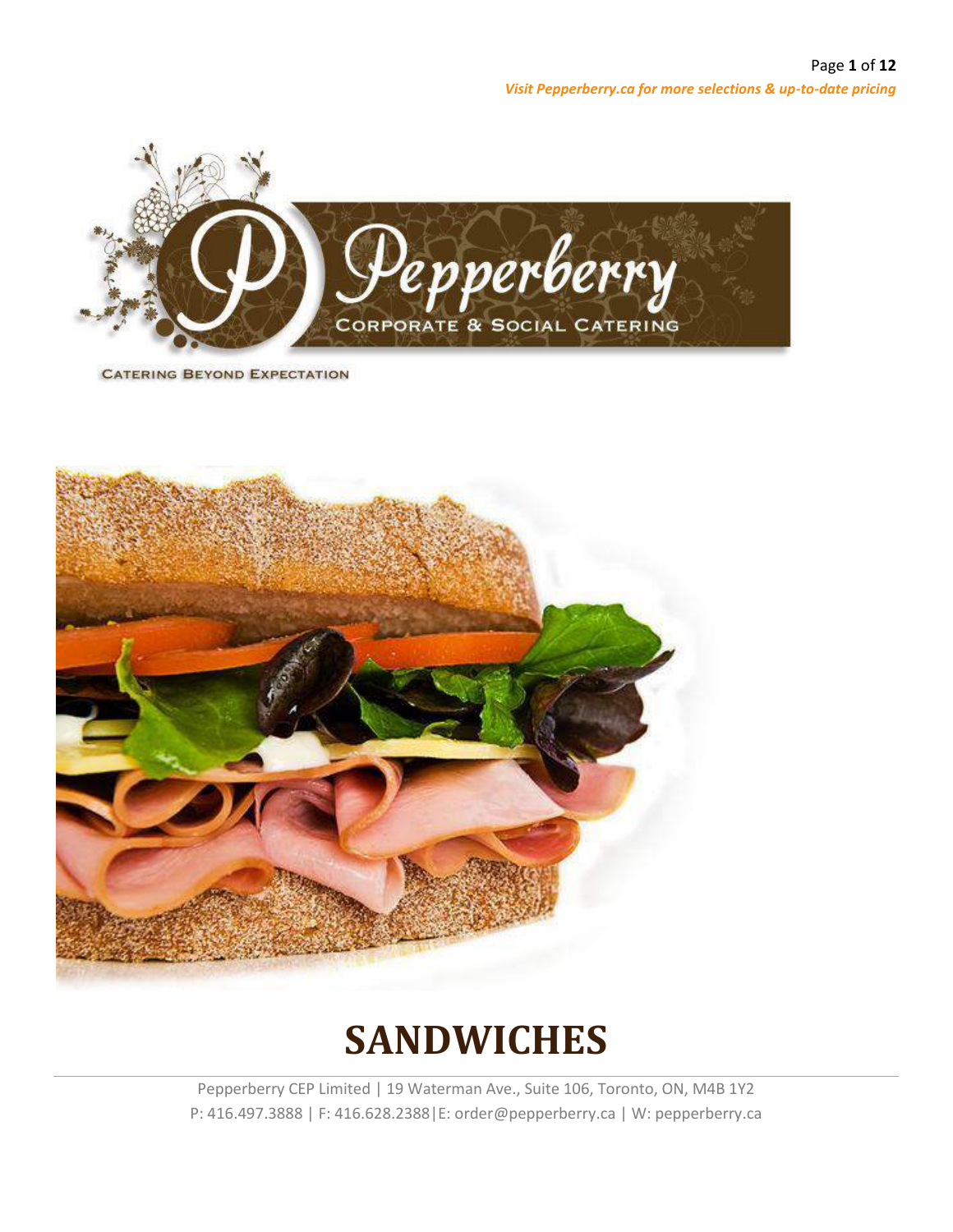# **California Style Sandwiches**

Served on an assortment of focaccia buns, baguette, ciabatta buns, multi-grain and wraps garnished with appropriate condiments and spreads.

- Roast chicken breast, bacon, and tomato with sundried tomato pesto mayo
- House roast beef and Swiss cheese with grainy honey mustard and horseradish mayonnaise
- Sweet capicola, mortadella, and provolone with rouille (roasted red pepper mayo)
- Mediterranean oven-roasted vegetables with black olive tapenade and hummus
- Smoked deli turkey with jalapeño lemon mayo
- Tuna salad on Nicoise olive
- Curried chicken salad with raisins and apples
- Grilled chicken breast with tomato, avocado, and chipotle aioli
- Smoked salmon with English cucumber, watercress, and cream cheese
- Smoked turkey club with jalapeño lemon mayo
- California sandwich OR wrap with lettuce, sprouts, mango, English cucumber, and avocado
- Shredded chicken Caesar salad with creamy garlic dressing

#### **1 sandwich PP (2 halves) \$10.75 PP (min 6)**

## **Deluxe Gourmet Sandwiches**

Served on French, multi-grain and olive baguettes, focaccia buns, ciabatta and herb-steak buns and garnished with appropriate condiments and spreads.

- Cranberry & orange chicken
- Pesto chicken
- Ginger hoisin beef
- Roasted vegetables & hummus
- Mango chicken
- Salmon fillet & tapenade
- Salmon fillet & avocado
- Artisan smoked ham & brie
- Caribbean style roast pork loin
- Chicken & bacon club
- Smoked salmon avocado
- Prosciutto, chicken, & shrimp salad remoulade
- **1 sandwich PP (2 halves) \$12.95 PP (min 6)**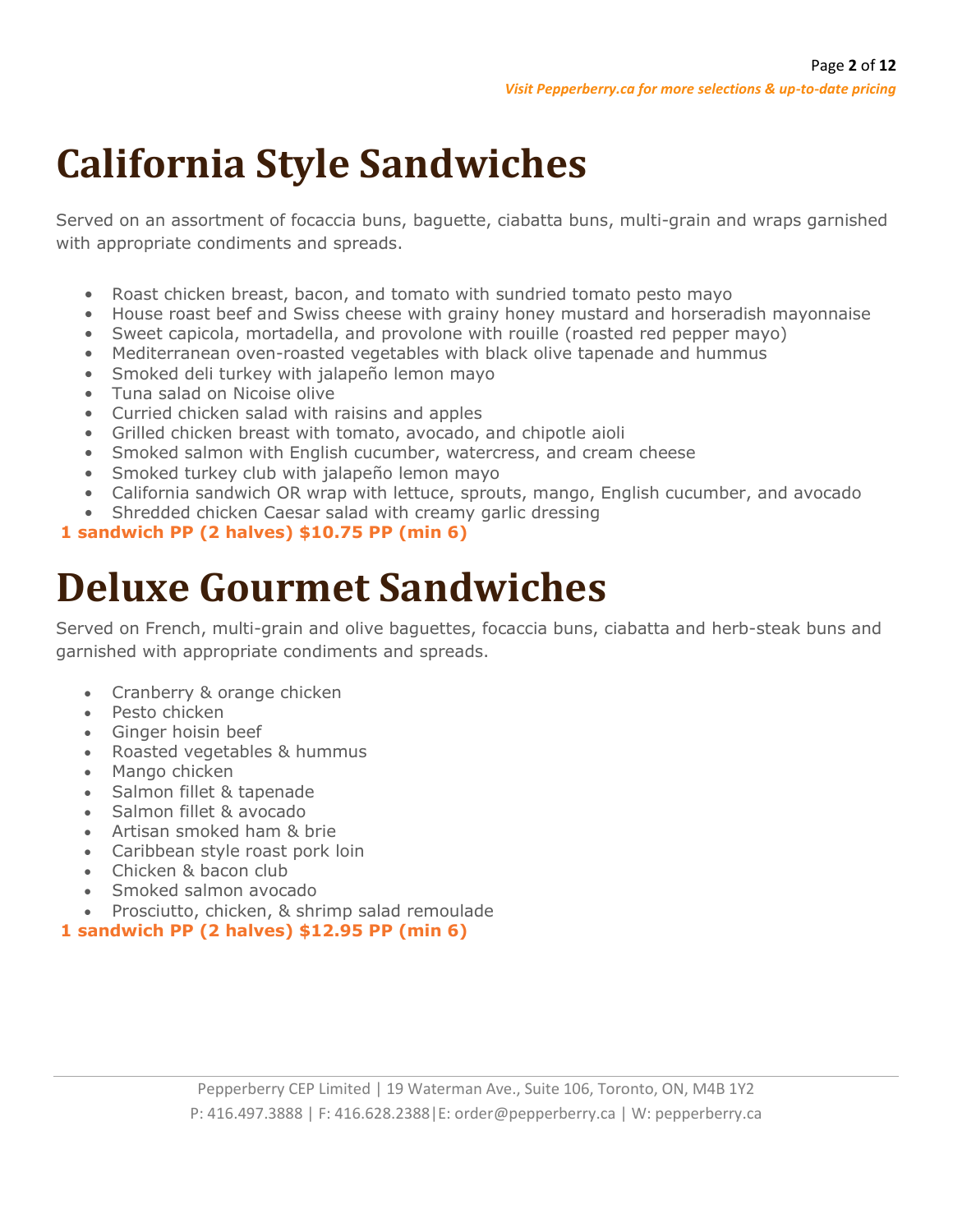# **Gluten-Free Wraps**

Served on rice paper wraps and garnished with our tantalizing house made condiments and spreads.

- Grilled chicken breast with tomato, avocado and chipotle aioli
- House roast beef and Swiss cheese with grainy honey mustard and
- horseradish mayonnaise
- Smoked salmon with English cucumber and watercress sour cream
- cheese
- Smoked turkey club wrap with jalapeno lemon mayo
- Curried chicken salad wraps with raisins and apples
- Oven-roasted Mediterranean vegetables with black olive tapenade and
- hummus
- Shredded chicken Caesar salad wrap with creamy garlic dressing

#### **(2 full wraps) \$8.00 PP**

(min 6 if not ordered with a selection of sandwiches/wraps)

# **Italian Style Sandwiches**

Served on an assortment of Sliced Breads, Buns, Ciabatta & Focaccia Breads.

- Ham & provolone Cheese with Olive spread, pickle, lettuce & tomato.
- Chicken Pesto & Cheddar Cheese with Pesto spread, roasted red pepper, cucumber, lettuce & Tomato.
- Prosciutto chicken & Provolone cheese, Sundried Tomato spread, lettuce & tomato.
- Turkey & Salami with Cheddar Cheese, Jalapeno spread, Lettuce & Tomato.
- Italian club: Ham, salami, mortadella, kielbasa, with Provolone Cheese, Italian spread, Lettuce & tomato.
- Muffuletta: Salami, Mortadella, Kielbasa with Muffuletta spread, Cheddar Cheese, lettuce & Tomato.
- Roasted beef & Havarti Cheese with honey mustard spread, pickles, lettuce & tomato.
- Tuna Olive Salad with Olive spread, Lettuce & Cucumbers.
- Egg Salad & Jalapeno Spread, Lettuce & Cucumber
- Caesar Chicken & Havarti Cheese with Caesar Spread, Bacon, lettuce, Tomato & cucumber.

Vegetarian options:

- Roasted Vegetable & Cheddar Cheese, Humus Spread, Lettuce & Tomato.
- Roasted Red Peppers & Mozzarella with Humus Spread, Lettuce, Tomato & Cucumber.

#### **1 sandwich PP (2 halves) \$9.55 PP (min 6)**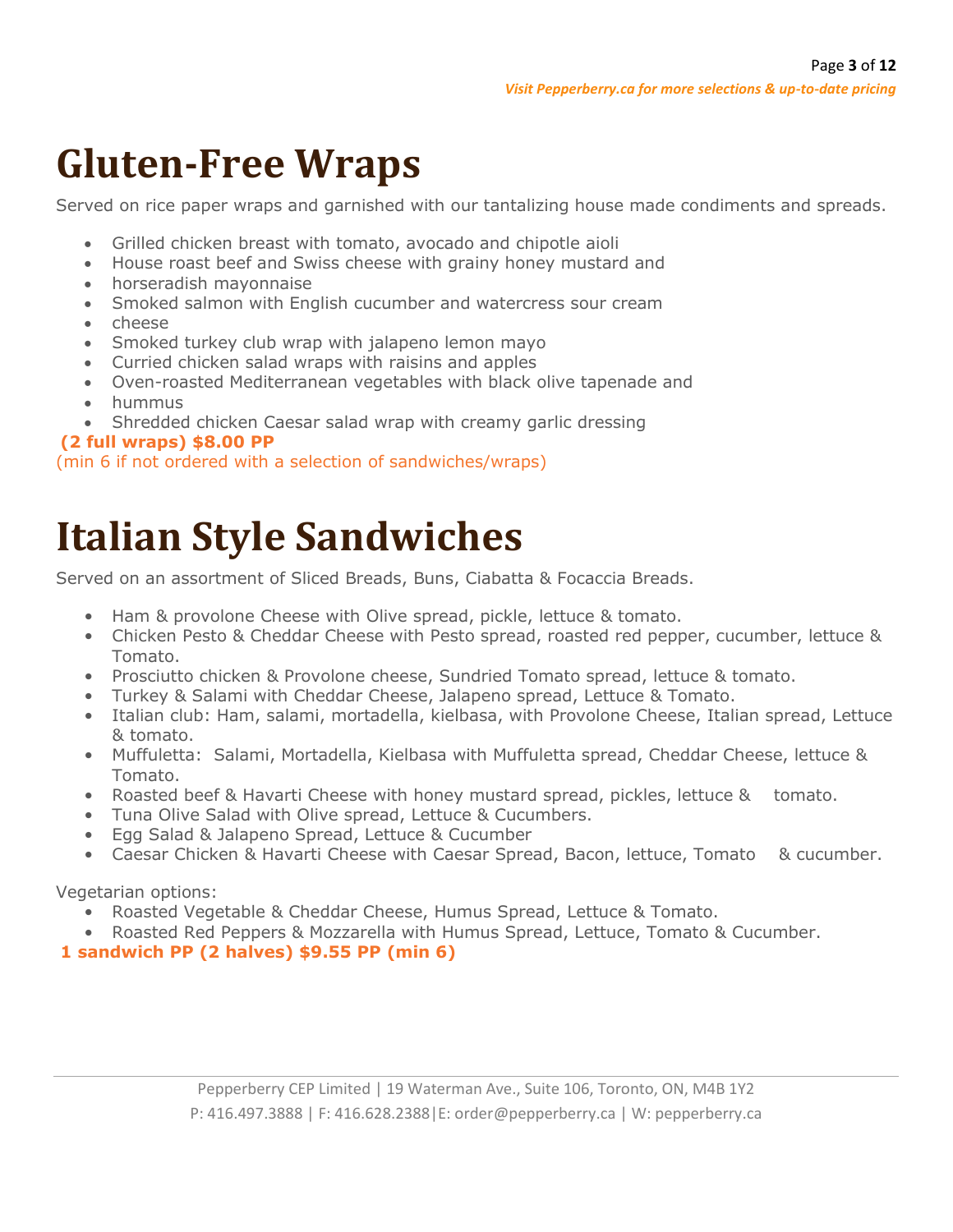# **Meat Lovers Sandwiches**

#### **Beef Brisket Mini Sandwiches - 48 hours notices required.**

In house Roasted Texas Style Beef Brisket with mustard or BBQ Sauce & Pickles, served on soft mini egg buns & mini Kaiser buns. **\$4.95 PP (min 6)**

**Brisket, The Meaty Sandwich** -**48 hours notices required.**

In house slow roasted Texas style Brisket, 6 oz of filling on a soft Kaiser or egg bun with BBQ spread & pickles. This delicious meat lover's option is served room temperature. **\$9.00 PP (min 6)**

# **Open Faced Sandwiches (Smørrebrød)**

An assortment of our Traditional Deli, Italian Style & Parisian open sandwiches all on one tray. **\$10.25 per sandwich (min 6)**

# **Paisley Garden Mix (Vegetarian)**

Unique vegetarian offerings paired with healthy dressings & spreads that are low cal & low fat.

- Portobello mushroom & Asiago cheese
- Chickpea, cucumber and tomato salad
- Simply lettuce, tomato, cucumber, roasted peppers and brie
- California sandwich or wrap with lettuce, mango, English cucumber, tomato, carrot and avocado
- Greek style sandwich or wrap with lettuce, cucumber, tomato, black olive & feta cheese.
- Egg salad
- Oven-roasted vegetables with hummus

**1 sandwich PP (2 halves) \$10.75 PP (min 6)**

## **Parisian Sandwiches**

Topped with mayo, pesto and aioli spreads. Served on crusty Italian ciabatta and French baguettes and garnished with appropriate condiments.

- California club house chicken
- Smoked turkey & cheddar
- Fire roasted red peppers chicken
- Ham & brie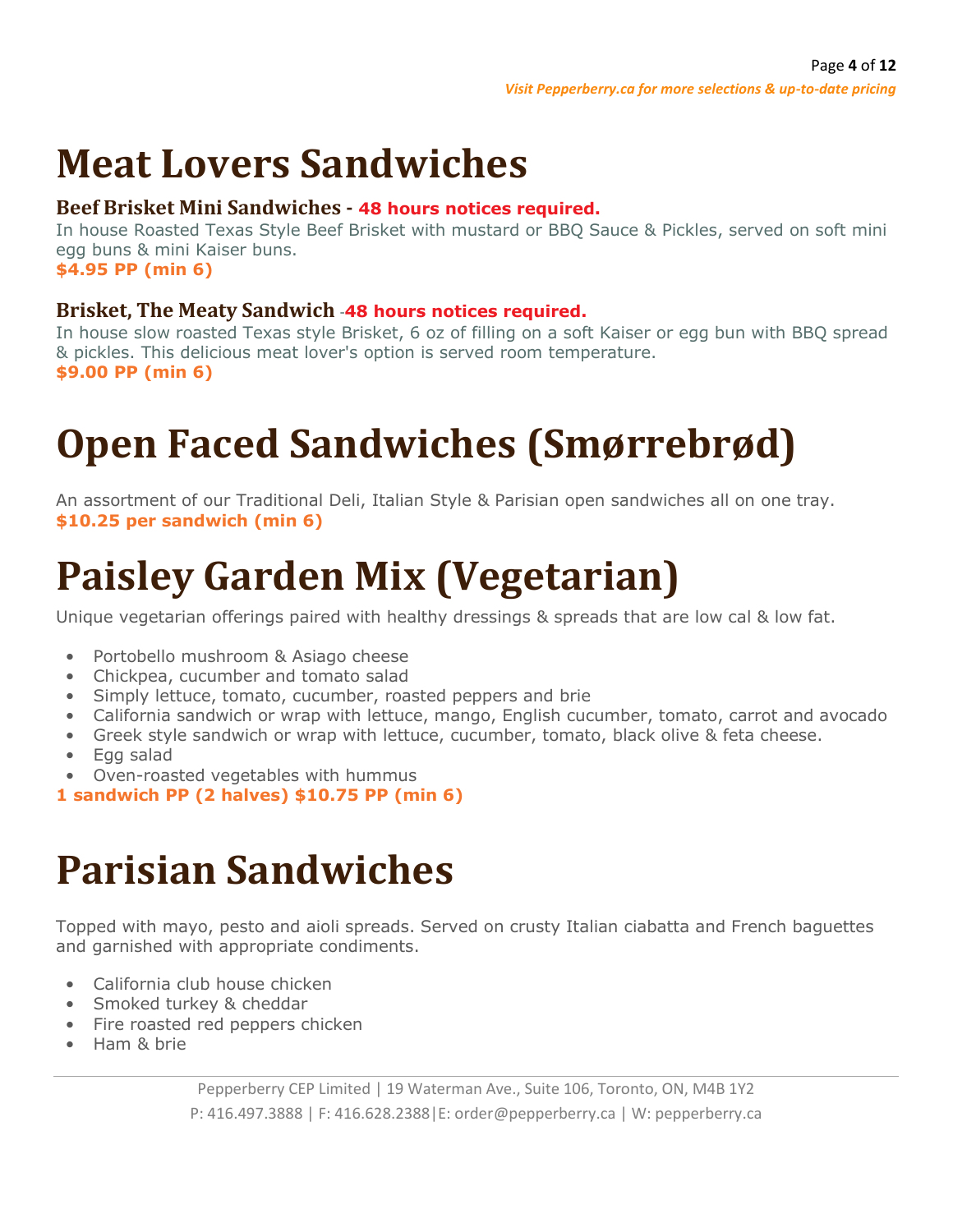- Chipotle beef & Asiago
- Grilled vegetable & hummus
- Smoked salmon & cream cheese
- Grilled pesto chicken & rouille
- Pastrami & cheddar
- Dijon smoked meat
- BBQ chicken
- Tarragon chicken salad
- Tuna & egg salad
- **1 sandwich PP (2 halves) \$10.75 PP (min 6)**

# **Pepperberry Mix Sandwiches**

## **Pepperberry Mix**

An assortment of our Traditional Deli, Italian Style, Parisian sandwiches and West & East Coast wraps all on one tray.

**1 sandwich PP (2 halves) \$10.25 PP (min 6)**

#### **Pepperberry Mix Mini Sandwiches**

An assortment of our Traditional Deli, Italian Style, Parisian sandwiches served on an assortment of mini egg buns, sourdough buns, mini Kaiser buns and pumpernickel buns. **\$4.95 PP (min 6)**

# **Pepperberry Specialty Sandwiches**

Our delicious Specialty Sandwiches include:

- Grilled marinated beef sandwich with chipotle mayonnaise on herbed 8-inch steak buns
- Pulled pork with Hoisin mustard and caramelized onions
- Classic muffuletta with creole mayonnaise
- Grilled chicken with sundried tomato pesto, eggplant and chèvre
- Tandoori style chicken with cucumber raita
- Chavo (grilled chicken and avocado sandwich with crispy bacon)
- Oven-roasted turkey with hummus and feta cheese
- Seared tuna with pickled ginger and wasabi mayonnaise
- Italian style tuna salad
- Grilled Pacific salmon with black olive tapenade
- **1 sandwich PP (2 halves) \$12.95 (min 6)**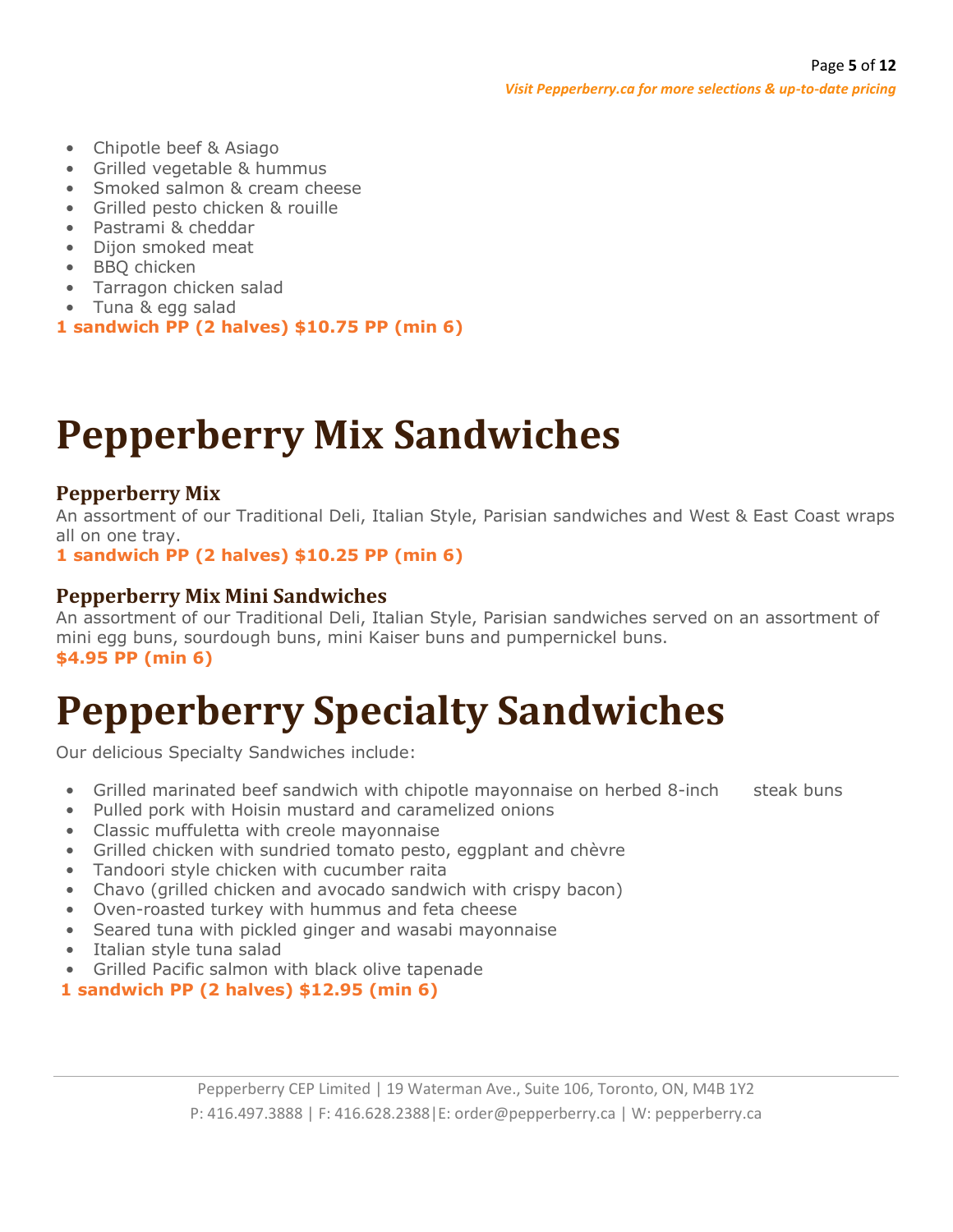# **Sandwich Trays**

## **Assorted Tea & Pinwheel Sandwiches**

**(4pcs pp) \$7.85 PP (min 6)**

# **Mini Sandwiches**

## **Beef Brisket Mini Sandwiches – 48-hour notice required.**

In house roasted Texas style beef brisket with mustard or BBQ sauce & pickles, served on soft mini egg buns & mini Kaiser buns. **\$4.95 PP (min 6)**

### **Pepperberry Mix Mini Sandwiches**

An assortment of our Traditional Deli, Italian Style, Parisian sandwiches served on an assortment of mini egg buns, sourdough buns, mini Kaiser buns and pumpernickel buns. **\$4.95 PP (min 6)**

## **Pulled Pork Mini Sandwiches – 48-hour notice required.**

Served on soft mini egg buns with Pepperberry BBQ sauce, mustard & caramelized onions. **\$4.95 PP (min 6)**

# **Traditional Deli Sandwiches**

Topped with our pesto, aioli and mayo spreads. Served on sliced sour dough, whole wheat, 10-grain, and assorted buns and baguettes. Garnished with appropriate condiments.

- Smoked & roast turkey
- Capicola
- Black forest ham
- Montreal smoked meat
- Pastrami
- Tuna
- Egg salad
- Chicken Salad
- Vegetarian: Oven Roasted Mediterranean Vegetable with Humus
- **1 sandwich PP (2 halves) \$9.00 PP (min 6)**

# **West & East Coast Wraps**

Served on assorted wraps and garnished with appropriate condiments and spreads.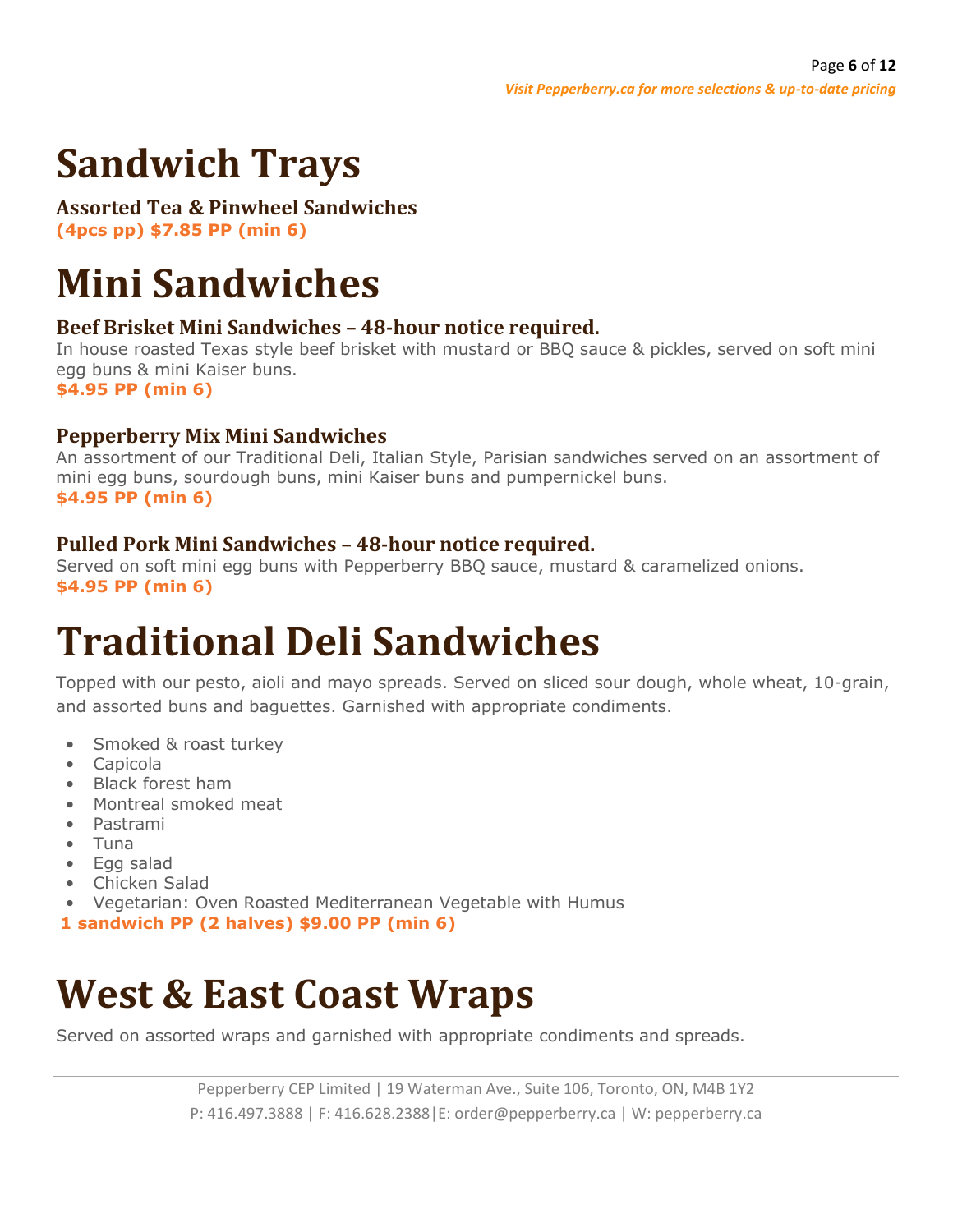- Grilled chicken breast with tomato, avocado and chipotle aioli
- House roasted beef and cheese on baguette with grainy honey mustard and horseradish mayonnaise
- Smoke salmon with English cucumber and rosemary cream cheese
- Smoke turkey club wrap with jalapeno lemon Mayo
- California wrap with lettuce, mango, cucumber, tomato, carrot, avocado and chicken
- Chicken salad wrap with lettuce and cucumber
- Shredded chicken Caesar salad wrap
- Oven roasted Mediterranean vegetable with hummus
- California vegetarian wrap with lettuce, mango, cucumber, tomato, carrot, avocado and hummus
- **1 sandwich PP (2 halves) \$11.75 PP (min 6)**

## **Cold Sandwich Combos**

# **The Basic Combo**

- Pickles, relish, & kettle cooked chips
- Choice of: Greek pasta salad, Caesar pasta salad OR orzo pasta salad
- **A variety of sandwiches on multi-grain, marble rye, whole wheat, baguette & potatoes bread with a selection of fillings to include:**
	- o Chicken salad
	- o Roast beef
	- o Smoked turkey
	- o Egg salad
	- o Tuna salad
	- o Ham and cheese
	- o Oven-roasted Mediterranean vegetables with hummus
- Assorted Pepperberry cookies
- **1 sandwich PP (2 halves) \$14.95 PP (min 10)**

# **The Sandwich Classic Combo**

- Pickles, relish & kettle cooked chips
- Choice of: Garden salad, Caesar salad, Greek Salad OR Ripe Mango with mixed greens salad
- **Classic West & East Coast Wraps and Sandwich to include:**
	- o Roasted chicken, bacon & tomato on fresh bake buns with sundried tomato pesto mayonnaise
	- $\circ$  House roast beef and cheese on baguette with grain honey mustard & horseradish mayonnaise
	- $\circ$  Sweet capicola, mortadella and cheese with roasted red pepper mayonnaise
	- o Smoked deli turkey with jalapeño lemon mayonnaise
	- o Tuna Salad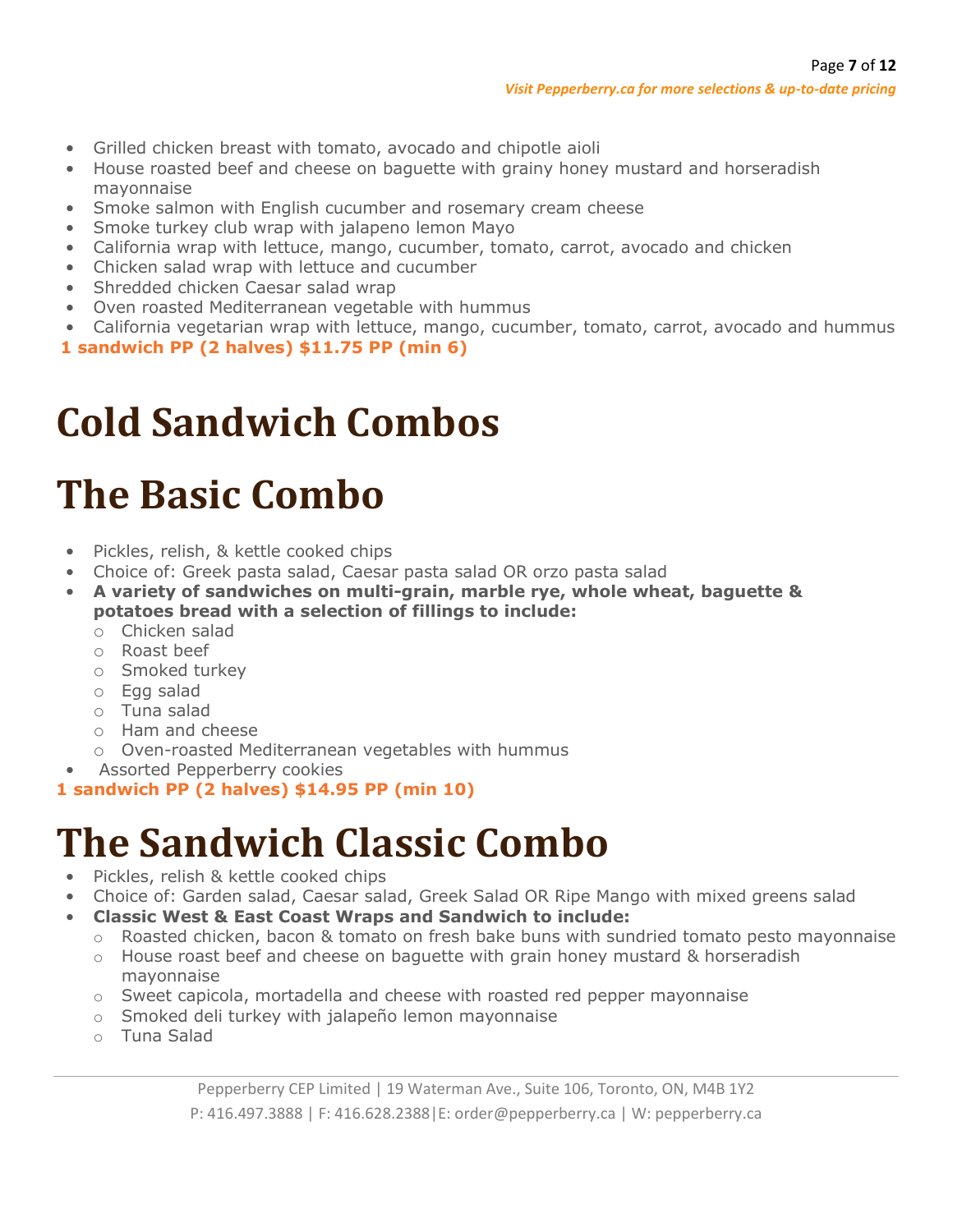#### • Fresh baked brownies **1 sandwich PP (2 halves) \$15.50 PP (min 12)**

# **The 50/50 Combo**

A combination of our classic tortilla wraps with our traditional sandwiches

- Pickles, relish & kettle cooked chips
- Choice of: Greek pasta salad, Caesar salad or Spring Mandarin Salad
- **Assorted West/East Coast Wraps include:**
	- o Grilled chicken breast with tomato, avocado and chipotle aioli
	- o House roast beef and Swiss cheese with grainy honey mustard
	- o Tuna salad
	- o Smoked turkey club wrap with jalapeno lemon mayo
	- o Chicken salad wraps
	- o Shredded chicken Caesar salad wrap with creamy garlic dressing
	- o California style vegetable wrap
- **Assorted Sandwiches include:**
	- $\circ$  Roasted chicken, bacon and tomato with sundried tomato pesto mayonnaise
	- o House roast beef and cheese on baguette with grainy honey mustard and horseradish mayonnaise
	- $\circ$  Sweet capicola, mortadella and cheese with rouillard (roasted red pepper mayonnaise)
	- o Smoked deli turkey with jalapeño mayo
	- o Smoked salmon with English cucumber and flavored cream
	- o Oven roasted Mediterranean vegetables with hummus
- Fresh baked brownies and tarts

## **1 sandwich PP (2 halves) \$15.95 PP (min 12)**

# **Gluten-Free Rice Paper Wraps Combo**

- Pickles and relish & kettle cooked chips
- Choice of: Avocado and mango salad with passion fruit vinaigrette OR Garden Salad with balsamic vinaigrette
- **Assorted Gluten-Free Rice Paper Wraps include:**
	- o Grilled chicken breast with tomato, avocado and chipotle aioli
	- o House roast beef and Swiss cheese with grainy honey mustard and horseradish mayonnaise
	- $\circ$  Vietnamese style grilled chicken, mango, cucumber, mint leave, coriander with house hoisin sauce
	- o Smoked turkey club wrap with jalapeño lemon mayo
	- o Ham, cucumber, shredded carrot, wrap with jalapeño lemon mayo
	- o Shredded chicken Caesar salad wrap with creamy garlic dressing
	- o California style mango, cucumber, avocado shredded carrot, mint, coriander and hummus
	- $\circ$  Oven roasted Mediterranean vegetables with black olive tapenade and hummus
- Gluten-Free Assorted Cookies

## **1 sandwich PP (2 halves) \$13.95 PP (min 10)**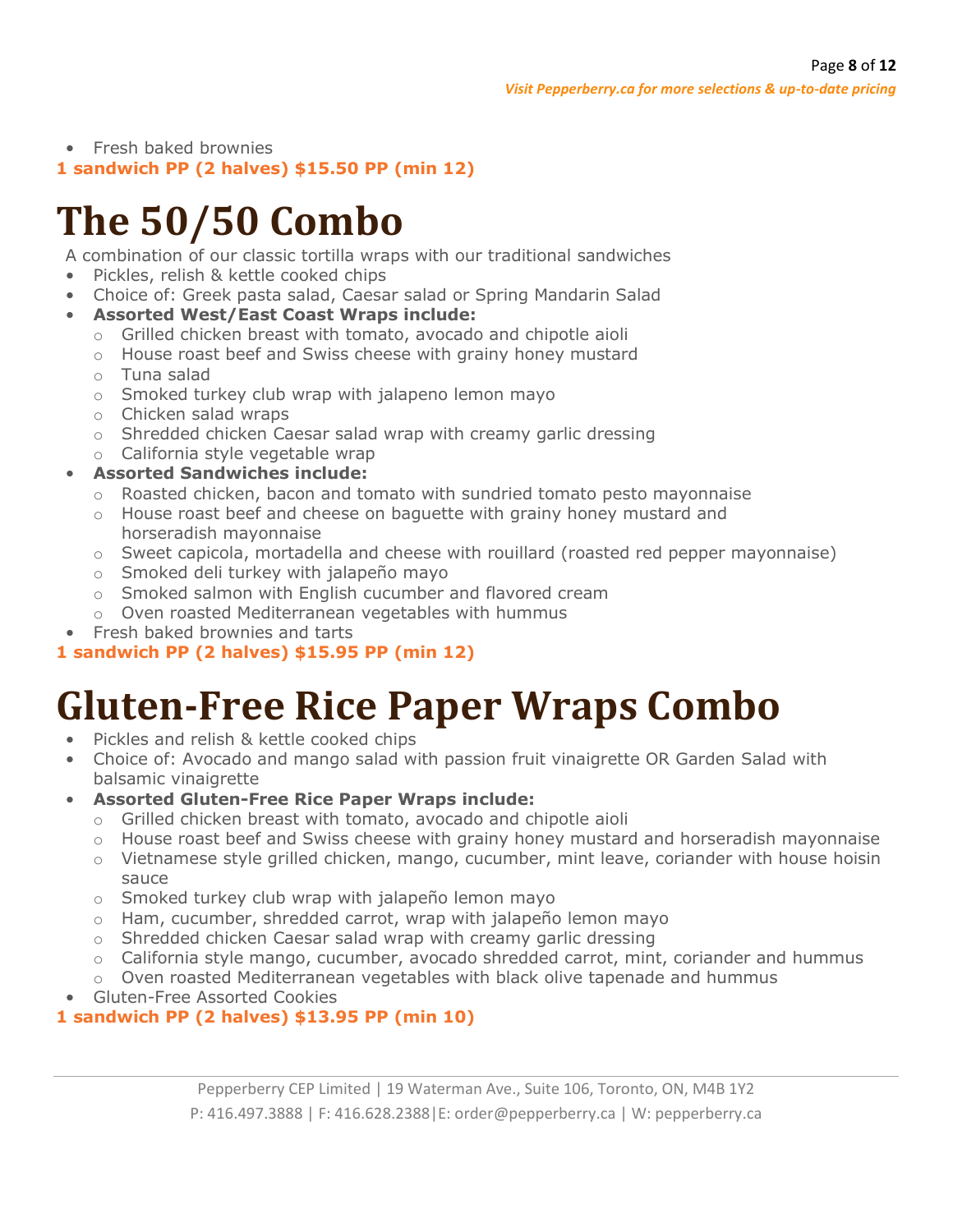# **Gourmet Pepperberry Specialty Sandwiches Combo**

- Pickles and relish & kettle cooked chips
- Choice of: Garden Salad, Spring Mandarin salad OR Caesar salad
- **Gourmet Pepperberry Specialty Sandwiches include:**
	- $\circ$  Grilled marinated beef sandwich with chipotle mayonnaise on herb 8-inch steak buns
	- o Pulled pork with Hoisin mustard and caramelized onions
	- o Classic muffuletta with creole mayonnaise
	- o Grilled chicken with sundried tomato pesto, eggplant and chèvre
	- o Tandoori style chicken with cucumber raita
	- $\circ$  Chavo (grilled chicken and avocado sandwich with crispy bacon)
	- o Oven-roasted turkey with hummus and feta cheese
	- o Seared tuna with pickled ginger and wasabi mayonnaise
	- o Italian style tuna salad
	- o Grilled Pacific salmon with black olive tapenade
- Choice of Brownies OR Cookies

## **1 sandwich PP (2 halves) \$17.95(min 6)**

# **Deluxe Gourmet Sandwiches Combo**

- Pickles and relish & kettle cooked chips
- Choice of: Garden Salad, Greek Salad OR Caesar salad
- **Deluxe Gourmet Sandwiches include:**
	- o Cranberry & orange chicken
	- o Pesto chicken
	- o Ginger hoisin beef
	- o Roasted vegetables & hummus
	- o Mango chicken
	- o Salmon fillet & tapenade
	- o Salmon fillet & avocado
	- o Artisan smoked ham & brie
	- o Caribbean style roast pork loin
	- o Chicken & bacon club
	- o Smoked salmon avocado
	- o Prosciutto, chicken, & shrimp salad remoulade
- Assorted Cookies

## **1 sandwich PP (2 halves) \$17.95(min 10)**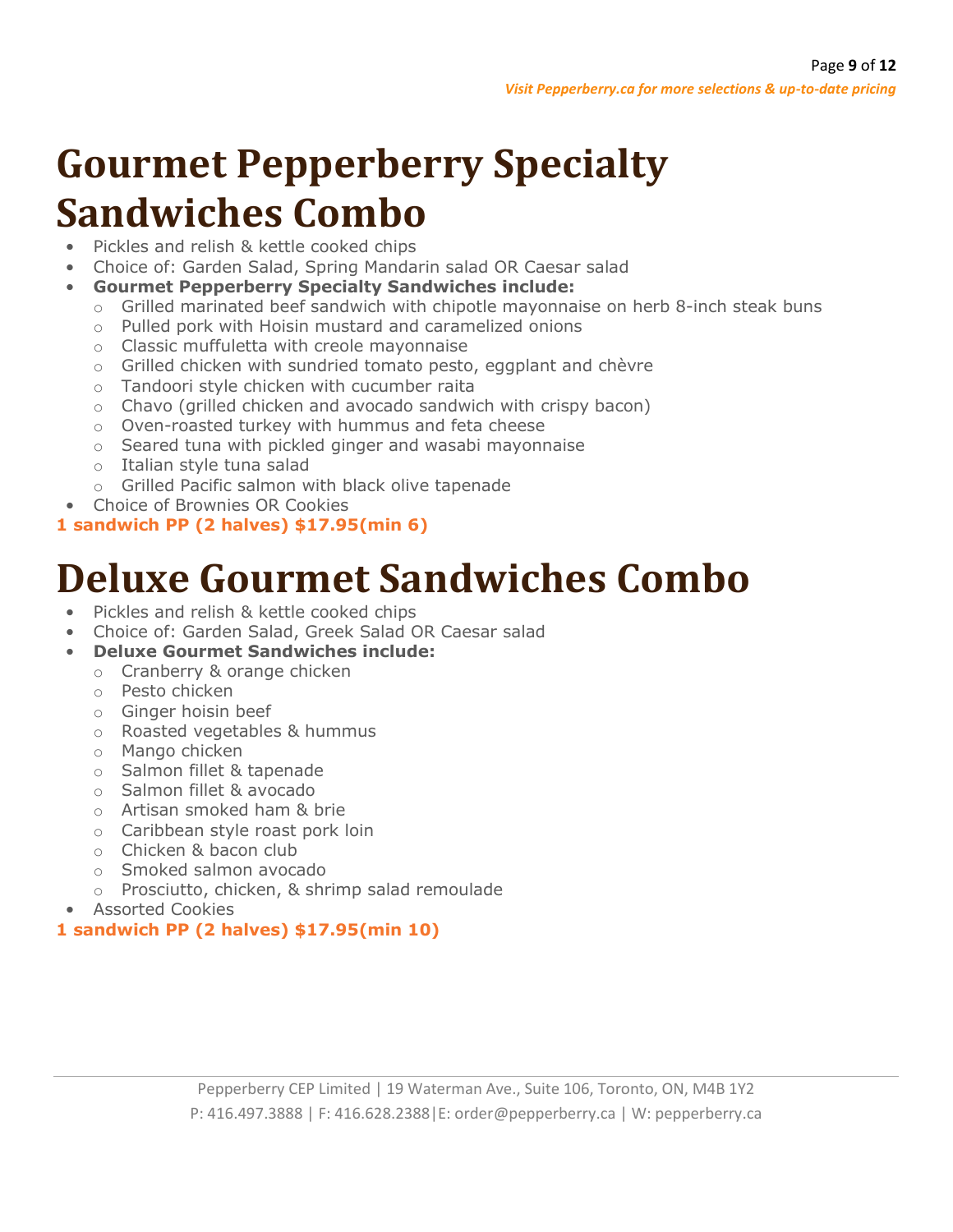# **West & East Coast Wraps Combo**

- Pickles and relish & kettle cooked chips
- Choice of: Garden Salad, Greek Salad OR Caesar salad
- **West & East Coast Wraps include:**
	- o Grilled chicken breast with tomato, avocado and chipotle aioli
	- $\circ$  House roasted beef and cheese on baguette with grainy honey mustard and horseradish mayonnaise
	- o Smoke salmon with English cucumber and rosemary cream cheese
	- o Smoke turkey club wrap with jalapeño lemon Mayo
	- $\circ$  California wrap with lettuce, mango, cucumber, tomato, carrot, avocado and chicken
	- o Chicken salad wrap with lettuce and cucumber
	- o Shredded chicken Caesar salad wrap
	- o Oven roasted Mediterranean vegetable with hummus
	- o California vegetarian wrap with lettuce, mango, cucumber, tomato, carrot, avocado and humus
- Assorted cookies or brownies

### **1 sandwich PP (2 halves) \$16.95(min 10)**

## **Special Notes:**

**\*Special Order Gluten-Free & Vegan options are available & maybe subject to additional charges.**

**\*We may substitute bread selection due to availability. All sandwiches are mad in fresh breads and wraps.** 

**\* Please place your orders no later than 3 PM to ensure availability.**

# **Hot Sandwiches**

## **Beef tenderloin and Cheese Sandwich**

Grilled tenderloin sautéed with mushroom and onions, topped with cheddar cheese served on a ciabatta bun.

**1 sandwich PP (2 halves) \$13.95 PP (min 10 - min 5 per type)**

## **Chicken Parmesan Sandwich**

The classic Italian sandwich, lightly breaded chicken breast served with melted mozzarella cheese and our marinara sauce served on a ciabatta bun.

**1 sandwich PP (2 halves) \$11.95 PP (min 10 - min 5 per type)**

## **Grilled Breast of Chicken Sandwich**

Herb marinated chicken breast, grilled zucchini and roasted red peppers, baby spinach leaves,

Pepperberry CEP Limited | 19 Waterman Ave., Suite 106, Toronto, ON, M4B 1Y2 P: 416.497.3888 | F: 416.628.2388|E: order@pepperberry.ca | W: pepperberry.ca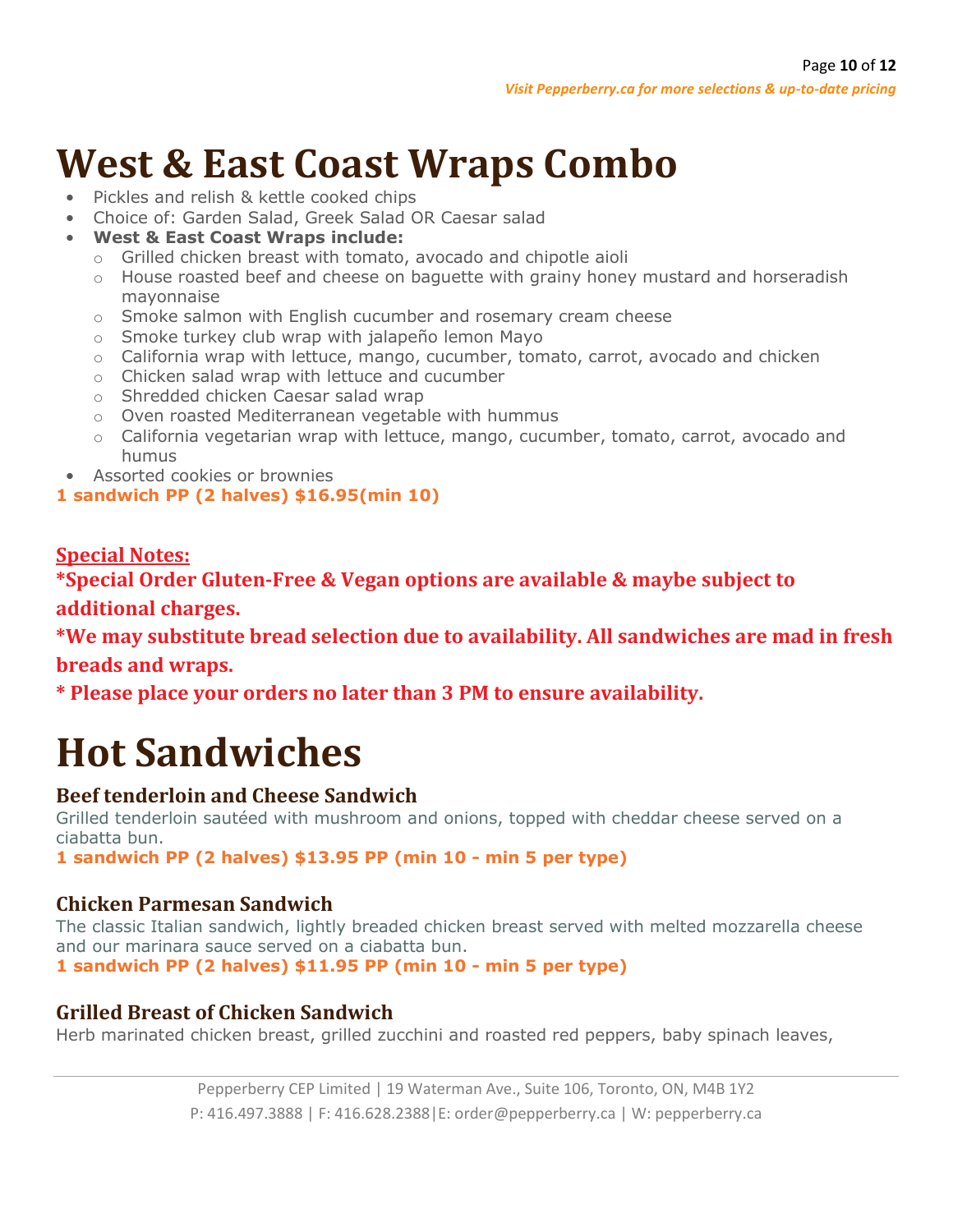cheddar cheese, honey grainy mustard on a ciabatta bun. **1 sandwich PP (2 halves) \$11.95 PP (min 10 - min 5 per type)**

#### **Eggplant Parmesan Sandwich**

Lightly breaded eggplant served with melted mozzarella cheese and our marinara sauce served on a ciabatta bun.

**1 sandwich PP (2 halves) \$10.95 PP (min 10 - min 5 per type)**

#### **Grilled Tofu Sandwich**

Grilled tofu, roasted red peppers, sautéed spinach & Dijon on ciabatta bun. **1 sandwich PP (2 halves) \$10.95 PP (min 10 - min 5 per type)**

#### **Italian Meatball Sandwich**

Our traditional meatball recipe. We simmer the all-beef meatballs in our famous marinara sauce and add melted mozzarella cheese, served on a ciabatta bun. **1 sandwich PP (2 halves) \$11.95 PP (min 10 - min 5 per type)**

#### **Pepperberry Wienerschnitzel Sandwich**

Our twist on this classic-panko breaded veal cutlet flash-fried, served with our Mustard sauerkraut on a ciabatta bun.

**1 sandwich PP (2 halves) \$11.95 PP (min 10 - min 5 per type)**

#### **Pesto Chicken Sandwich**

Grilled chicken breast with pesto mayo, sautéed with mushrooms, onions and melted cheddar and mozzarella cheese on a ciabatta bun.

**1 sandwich PP (2 halves) \$11.95 PP (min 10 - min 5 per type)**

#### **Philly Steak Sandwich**

Roast Beef with a touch of mayo and Dijon mustard, sautéed with mushrooms, onions and melted pepper Monterrey Jack and mozzarella cheese on a ciabatta bun. **1 sandwich PP (2 halves) \$11.95 PP (min 10 - min 5 per type)**

#### **Pulled Pork Sandwich**

Pulled Pork in BBQ sauce on a ciabatta bun. **1 sandwich PP (2 halves) \$11.95 PP (min 10 - min 5 per type)**

#### **Roasted Red Peppers, Eggplant and Zucchini Sandwich**

Roasted red peppers, eggplant, zucchini, with house made basil pesto and melted mozzarella cheese on ciabatta bun.

**1 sandwich PP (2 halves) \$10.95 PP (min 10 - min 5 per type)**

**Veal Parmesan Sandwich** A classic Italian sandwich- lightly breaded veal fillet served with melted mozzarella cheese and our famous marinara sauce served on a ciabatta bun. **1 sandwich PP (2 halves) \$12.95 PP (min 10 - min 5 per type)**

> Pepperberry CEP Limited | 19 Waterman Ave., Suite 106, Toronto, ON, M4B 1Y2 P: 416.497.3888 | F: 416.628.2388|E: order@pepperberry.ca | W: pepperberry.ca